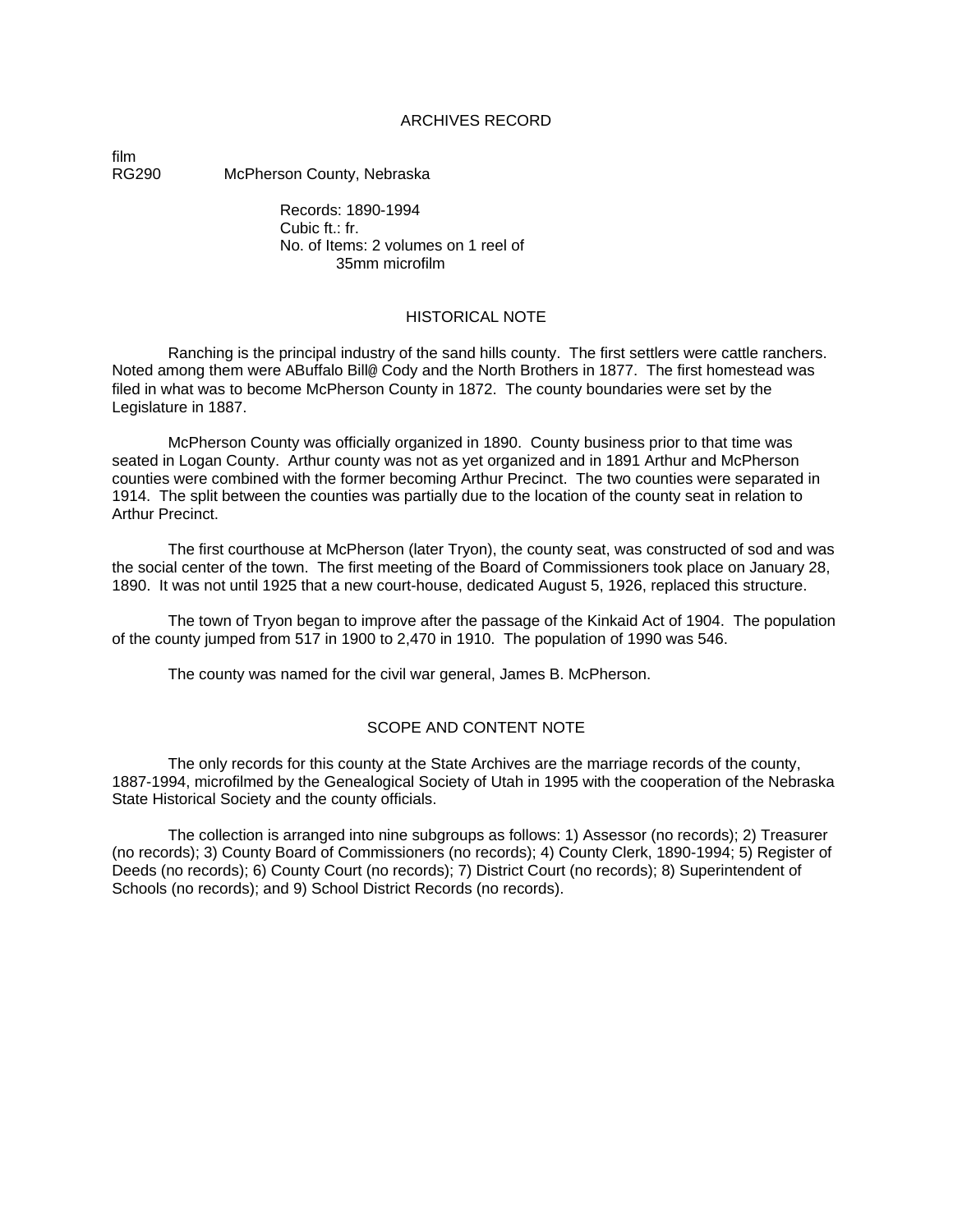film<br>RG290 McPherson County, Nebraska

ADDED ENTRIES:

MARRIAGES--NEBRASKA--MCPHERSON COUNTY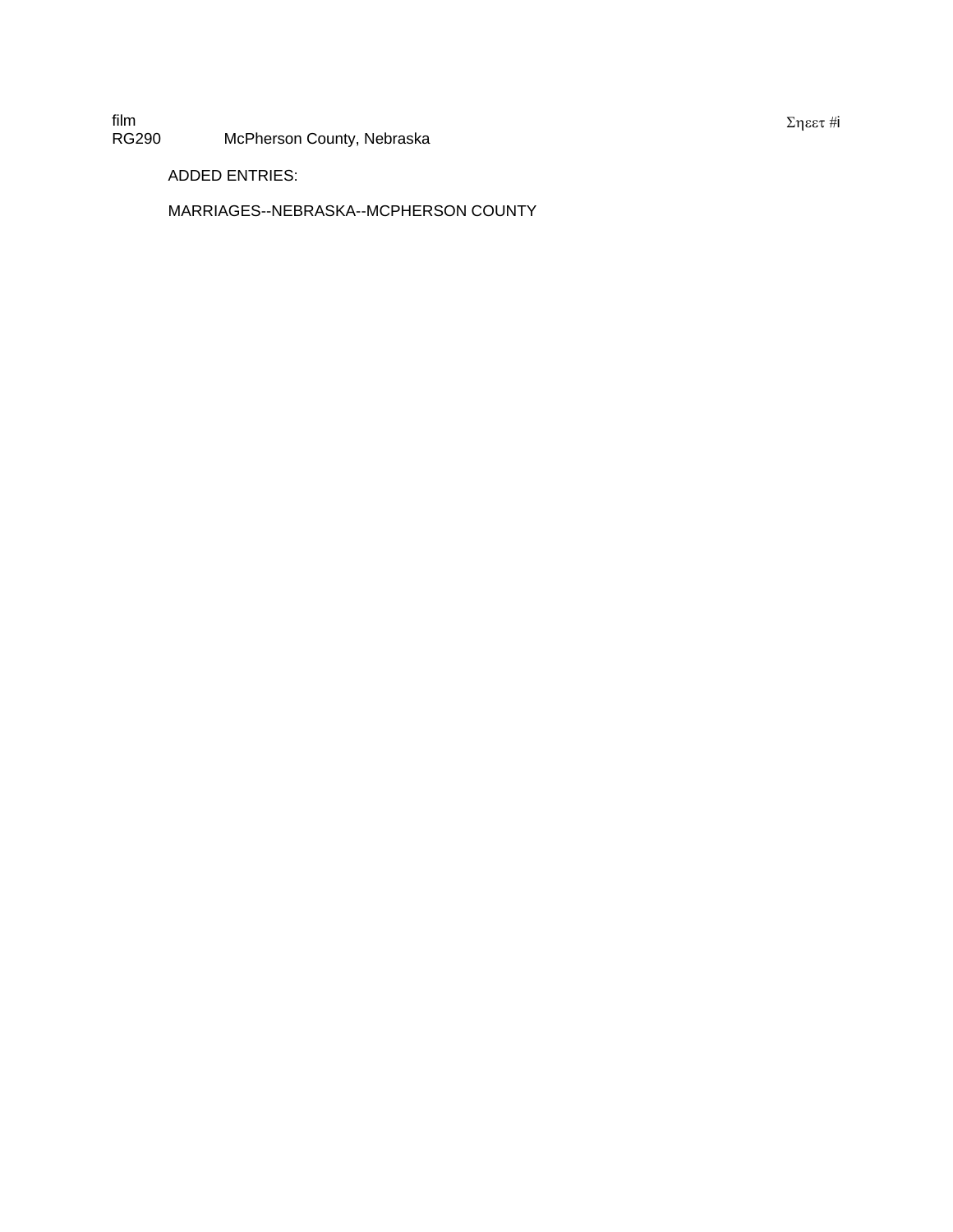RG290 McPherson County, Nebraska

DESCRIPTION

SUBGROUP ONE ASSESSOR

film

The Archives has no records for this office.

### SUBGROUP TWO TREASURER

The Archives has no records for this office.

## SUBGROUP THREE COUNTY BOARD OF COMMISSIONERS

The Archives has no records for this office.

SUBGROUP FOUR COUNTY CLERK, 1890-1994

| film                                                              | SERIES ONE MARRIAGE RECORDS, 1890-1994                                                                                                                                                   |
|-------------------------------------------------------------------|------------------------------------------------------------------------------------------------------------------------------------------------------------------------------------------|
| Vol. #1                                                           | Marriages, Vol. #1 (indexed)<br>p.1 (Hazelbaken-Gibson), 12/23/1890<br>thru<br>p.100 (Redmond-Conroy), Jan. 10, 1923                                                                     |
| Vol. #2                                                           | Marriages, Vol. #2 (indexed)<br>pp.1-2 blank<br>p.3 (Childerston-Heldenbranch), 11/25/1924<br>thru<br>p.332 (Connell-Fletcher), #90-332, 11/24/1993                                      |
| film                                                              | SERIES ONE MARRIAGE RECORDS - MICROFILM RECORD<br>MP4219                                                                                                                                 |
| Roll #1<br>571 expos.<br>567 pp.<br><b>GSU Project</b><br>#26,726 | Marriages, Vol. #1<br>Index, A-Z (1890-1923)<br>p.1 (Hazelbaken-Gibson), Dec. 23, 1890<br>thru<br>Marriages, Vol. #2 (indexed)<br>p.332 (#90-332), Connell-Fletcher<br>November 24, 1993 |

# SUBGROUP FIVE REGISTER OF DEEDS

The Archives has no records for this office. For early homesteads in the area, see RG509, U.S. General Land Office.

SUBGROUP SIX COUNTY COURT